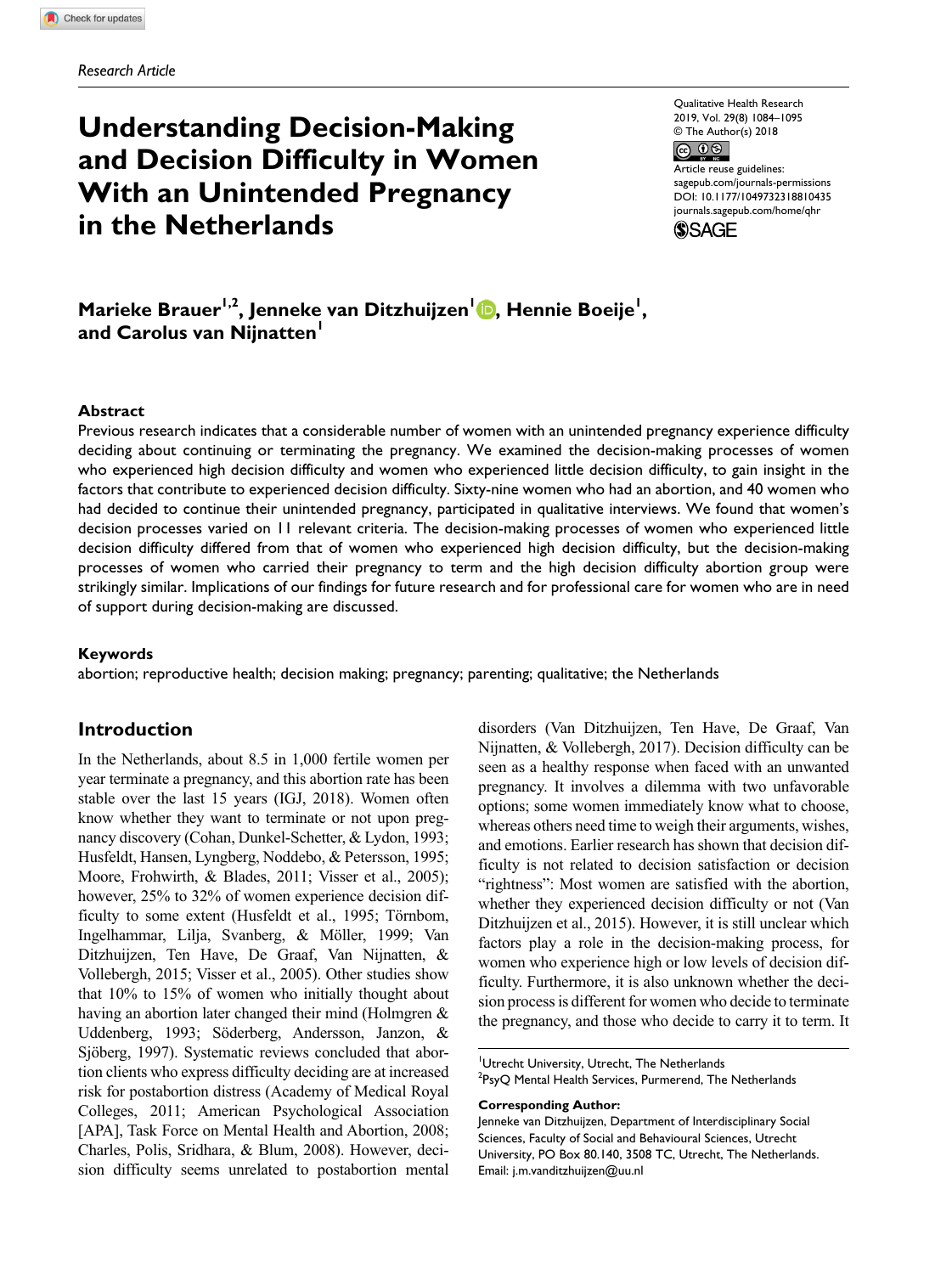is important to gain more in-depth insight into the decision-making process of women with an unwanted pregnancy, and how decision difficulty affects this process.IGJ

There is a growing body of international literature on the post-abortion period, concluding that it is unlikely that having an abortion causes mental disorders, and that associations—if any—are explained by previous mental disorders (e.g., Academy of Medical Royal Colleges, 2011; American Psychological Association [APA], Task Force on Mental Health and Abortion, 2008; Biggs, Upadhyay, McCulloch, & Foster, 2017; Steinberg et al., 2018; Van Ditzhuijzen, Ten Have, De Graaf, Van Nijnatten, & Vollebergh, 2018). However, little research exists on the period between pregnancy discovery and the final decision, that is, the decision-making process. The available research has shown that the decision-making process regarding an unintended/unwanted pregnancy is complex and involves women's living circumstances, relationship with the sexual partner, future plans, moral considerations about abortion/motherhood, and so on (Finer, Frohwirth, Singh, & Moore, 2005; Kirkman, Rosenthal, Mallett, Rowe, & Hardiman, 2010). Decision difficulty is usually measured as a unitary construct, and often with single-item measures (Broen, Moum, Bødtker, & Ekeberg, 2006; Foster, Gould, Taylor, & Weitz, 2012); however, it often seems to reflect weighing many different factors and might be multidimensional (Brauer, van Nijnatten, & Vollebergh, 2012).

The purpose of this study is to describe decision-making processes for three groups of women who have been faced with an unintended or unwanted pregnancy: (a) women who chose to have an abortion who experienced no or little decision difficulty, (b) women who opted for abortion and experienced decision difficulty to considerable or high extent, (c) women who decided to give birth after seriously considering abortion, who had experienced strong decision difficulty for which they had sought options counseling. The inclusion of the latter group is, to our knowledge, unique in studies like these. With this study design, we were able to identify characteristics of decision making within each subgroup and to detect similarities and differences between subgroups. This knowledge may provide professional counselors with useful insights about these groups.

# **Method**

# *Participants*

The study sample consisted of 109 women who had experienced an unintended pregnancy. Of these, 69 had decided to terminate the pregnancy and had had an abortion within 7 months prior to the in-depth interview. The other 40 women had decided to carry their pregnancy to term and participated in the study while pregnant. All women were interviewed individually. Inclusion criteria were (a) age 18 to 45 years, (b) living in the Netherlands, and (c) sufficiently proficient in the Dutch language. Women who had or considered the abortion on medical grounds were excluded, as well as women who became pregnant again in the period between the abortion and the interview.

The women who had an abortion were recruited in a related quantitative study, the Dutch Abortion and Mental Health Study (DAMHS; for example, Van Ditzhuijzen, Ten Have, De Graaf, Van Nijnatten, & Vollebergh, 2013; Van Ditzhuijzen et al., 2017, 2018), in which 325 women participated after having had an abortion 20 to 40 days earlier. Following participation, the women were informed about the present qualitative study. Of these, 272 women expressed interest and gave their consent to be contacted.

Because our main purpose in the present study was to investigate the role of decision difficulty, we approached women on the basis of (a) the time since the abortion (no longer than 7 months ago) and (b) their level of decision difficulty about the abortion, as reported in the quantitative study. In DAMHS, decision difficulty was assessed on a 5-point Likert scale ranging from 1 (*not at all*) to 5 (*very much*). Based on self-reported level of decision difficulty, we created a low-decision difficulty abortion group (AB-LDD group) consisting of women who had selected the response options "not at all" or "a little," and a high-decision difficulty abortion group (AB-HDD group) consisting of women who had selected the response options "much" or "very much." Of the women contacted, one was excluded from participation because she had become pregnant again in the period between the abortion and the interview. Five women were not willing to participate, because of "lack of time" (one woman), "not interested in participation" (three women), and "afraid that the interview will be emotionally challenging" (one woman). The contact details of seven women were incorrect at the time of contact. The final number of participants in the AB-LDD group and AB-HDD group was 47 and 22, respectively.

The women who decided to carry their unintended pregnancy to term (the PR group) were recruited via a national state-subsidized nonprofit organization, the FIOM. At the time, this organization offered options counseling to women considering abortion. Women who received options counseling and met the inclusion criteria were informed about our study once their needs had been met. Only women who indicated an intention to continue the pregnancy or were still undecided were asked whether they were interested in participation. These women were contacted by the research assistants. Appointments for the in-depth interview with interested and eligible women were scheduled from the 23rd week of pregnancy (and before the 30th week), taking into account that Dutch abortion clinics will perform abortions up until the limit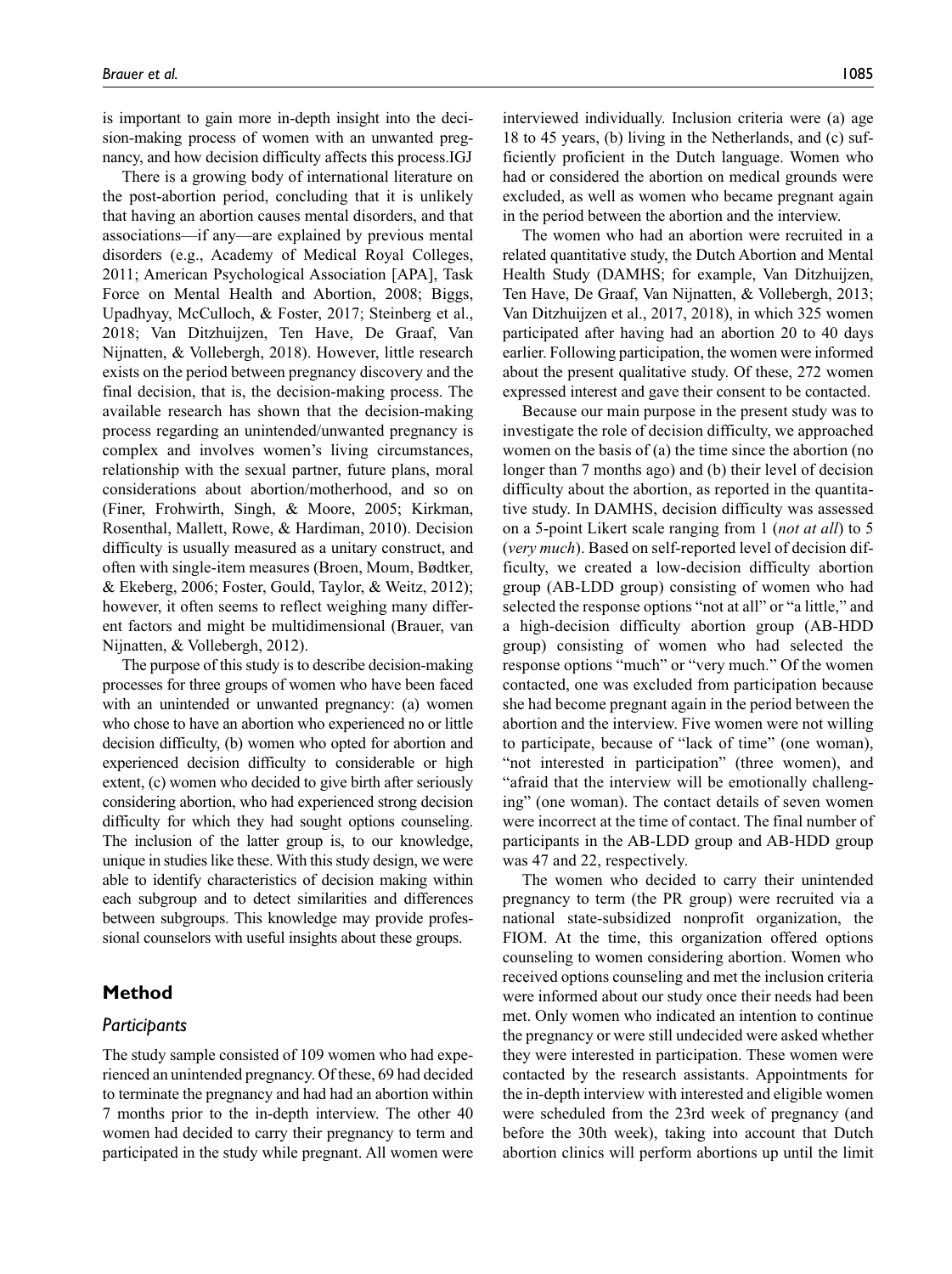of 22 weeks' gestation time (the legal limit is 24 weeks). In this way, the in-depth interview could not interfere with the decision-making process. In total, 68 women appeared to be eligible for participation during their final contact with the FIOM and gave their contact details. Of these, seven women could never be reached, seven women had changed their mind and had opted for abortion, six women were not willing to participate, six women canceled their appointment for the interview or did not appear at the appointment, and two women had had a miscarriage.

Sociodemographic data and pregnancy-related characteristics for women in the two abortion groups (AB-LDD and AB-HDD), and the pregnant (PR) group are summarized in Supplemental Table 1.

### *Procedure*

The individual interview meetings were held in a private setting (e.g., the respondent's home). Prior to the in-depth interview, the study purposes and procedures were explained, and informed consent was obtained. The women were assured of confidentiality and the opportunity to withdraw from the interview. To ensure that the women did not feel they had to defend themselves, it was stressed that we considered all kind of reasons, thoughts, and feelings they might have to be valid. Participants were encouraged to communicate the salient features of their experiences in their own words.

The women received a gift card of  $\epsilon$ 50 for participation. Interviews were conducted by trained female interviewers, and lasted between 45 and 120 minutes for women in the AB-group and between 60 and 150 minutes for women in the PR-group. The study protocol was approved by the METiGG, an independent Dutch medical-ethics board.

### *Materials*

The in-depth interviews were guided by a topic list to ensure that all main topics were explored (see Box 1). The topics represented factors that were based on either the literature on abortion decision making, or on information gained from exchanges with an expert committee of abortion doctors and researchers. We further explored the women's feelings, thoughts, imaginings, and reasons protermination and pro-continuation of the pregnancy. The women were asked how strong these factors had weighed, and what factors/reasons were decisive in the final choice. All participants were asked to what extent they had experienced decision difficulty about their decision. Those who indicated having experienced decision difficulty were encouraged to elaborate on this, how they dealt with it, and how they finally made up their minds.

# *Data Analysis*

Interviews were transcribed verbatim, and imported in NVIVO 9 (2010). After the transcripts were carefully read and reread, the material was condensed, and meaningful units were extracted. Transcripts were initially coded independently by the first author and an assistant. Subsequent interviews were coded by the first author and checked by the assistant. Differences in coding were discussed until consensus was reached. In line with the constant comparative method (Boeije, 2010), new interviews were compared with existing codes to identify similarities and differences. The codes were grouped into conceptual categories, and the interrelationships were discussed between the coders. Conceptual saturation was reached when no new categories were generated, and this was after 17 interviews in the AB-LDD group, after 15 interviews in the AB-HDD group, and after 20 interviews in the PR group. To avoid potential researcher bias, two measures were taken. First, the final codes were discussed with the entire research team. Second, to ensure consistency of our findings, we included feedback sessions with experts in the field, that is, representatives of abortion clinics, and welfare workers specialized in counseling women with an unintended/unwanted pregnancy.

When we compared the groups, we found 11 relevant criteria in relation to decision making. We described the three groups (AB-LDD, AB-HDD, and PR) based on these criteria. In addition, we systematically described how the three groups of women differed from each other on each of the 11 criteria in a matrix (Table 1). For the sake of clarity and conciseness, we used paraphrases of the women's narratives in the text body and added citations in the matrix.

# **Results**

In Table 1, the rows present the criteria related to the decision-making process, and the columns the three groups.

#### **Box 1.** Topic List.

- Living situation and circumstances of the conception
- Timeline between suspected or discovered pregnancy and the (final) decision
- Motivation for the decision (reasons and feelings pro-pregnancy continuation and pro-abortion, decision difficulty)
- Involvement of the sexual partner, family, close relations, and professional health care in the decision making
- Attitude toward unplanned pregnancy/abortion
- Experience of the pregnancy
- Level of satisfaction about the decision(-making process)
- Decision-making concerning other important life issues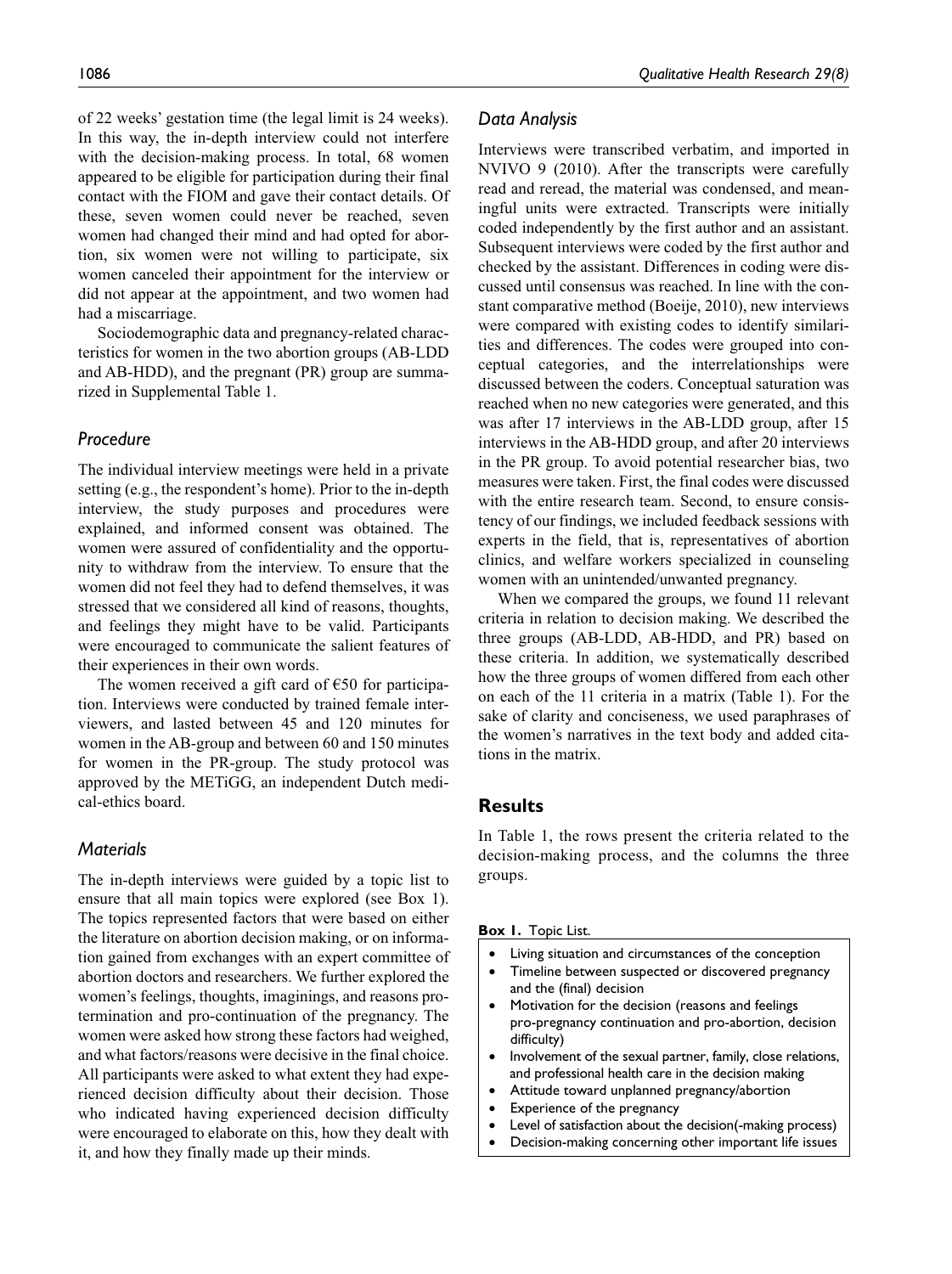| Criteria                                           | AB-LDD Group                                                                                                                                                                                              | <b>AB-HDD Group</b>                                                                                                                                                                                                                                                                                                                                                                                        | PR-Group                                                                                                                                                                                                                                                                                                                                                                                                                                                                                                                                 |
|----------------------------------------------------|-----------------------------------------------------------------------------------------------------------------------------------------------------------------------------------------------------------|------------------------------------------------------------------------------------------------------------------------------------------------------------------------------------------------------------------------------------------------------------------------------------------------------------------------------------------------------------------------------------------------------------|------------------------------------------------------------------------------------------------------------------------------------------------------------------------------------------------------------------------------------------------------------------------------------------------------------------------------------------------------------------------------------------------------------------------------------------------------------------------------------------------------------------------------------------|
| Nature of decision<br>making                       | Short, immediately sure<br>Actually, the first thought I had<br>was: it's just not on. I phoned<br>the clinic straight away.                                                                              | Relatively long drawn-out, wavering,<br>struggle between head and heart<br>The decision difficulty was very strong. It<br>was so bad, that in the evening I could<br>decide: OK, we'll go for abortion, and<br>then the next morning: No, we won't.<br>That went on for a couple of weeks.<br>I found it very difficult. I found that<br>period very tough, because my feelings<br>about it kept changing. | Relatively long drawn-out, wavering,<br>struggle between head and heart<br>So it was just very difficult; I kept changing<br>my mind: "Yes, No, Yes, No." That made it<br>very complicated. The "No thoughts" were<br>based on the actual situation, and the "Yes<br>thoughts" were more about a feeling. The<br>feeling that you didn't want to lose it [the<br>pregnancy/fetus].                                                                                                                                                       |
| Evaluation of negative<br>life circumstances       | Not suitable for raising<br>a(nother) child<br>I am really not in a position to<br>raise a child. It's not what I<br>want, I don't have a steady<br>boyfriend, I have no job, I have<br>no permanent home | Not suitable for raising a(nother)<br>child, feeling forced by<br>circumstances toward abortion<br>My ex-boyfriend, the father, was<br>intellectually disabled and I was afraid<br>that the baby would be too, and that I<br>would have to try and manage alone.<br>I couldn't face that. If it's too much<br>for me, how will I be able to look after<br>my children [two existing children]<br>properly? | A reason for abortion but not decisive<br>My reason [i.e., rational thoughts] kept<br>saying: "No, you are in the middle of your<br>specialization training and you have your<br>future mapped out, and you were happy<br>with two children, and if this child should be<br>handicapped, your life will be turned upside<br>down. My postgraduate training is off the<br>cards now. And my job afterward is gone<br>too. That means I can't stay living here, and<br>the building work has to be cancelled. A<br>complete domino effect. |
| Positive/maternal<br>feelings about<br>pregnancy   | Rarely expressed                                                                                                                                                                                          | Often present<br>In all honesty, I was delighted but at the<br>same time I felt a kind of blind panic,<br>like "this is impossible."                                                                                                                                                                                                                                                                       | Often present<br>You have the pregnancy hormones that are<br>telling you "this is your child, it's part of you<br>now." If you get rid of it, it would be like<br>tearing it away, which in fact is what it is.<br>You don't just have your leg amputated if it's<br>still working. It's as basic as that, really. It's<br>part of you.                                                                                                                                                                                                  |
| Fears of (negative<br>consequences of)<br>abortion | Absent                                                                                                                                                                                                    | Often<br>It would be just typical, that I'll get<br>cervical cancer afterwards and never<br>be able to have a baby again.                                                                                                                                                                                                                                                                                  | Often<br>You sometimes hear that when girls have an<br>abortion something goes wrong with their<br>womb or something, and they can never<br>have children. I think the worst thing for a<br>woman is never to be able to have children.                                                                                                                                                                                                                                                                                                  |
| Abortion attitude                                  | It's a women's right<br>I am of the opinion that if you<br>accidentally get pregnant, you<br>have every right to [have an<br>abortion].                                                                   | Often objectionable, except in<br>extreme circumstances<br>It's something you would never do. No, I<br>was really against it, because you are<br>taking life from a child.                                                                                                                                                                                                                                 | Often objectionable, except in extreme<br>circumstances<br>I can understand why people might have an<br>abortion. If someone is a drug addict, for<br>instance, or homeless. Of if you know the<br>baby will have a birth defect. Or if you got<br>pregnant outside marriage or were raped.<br>But I can't imagine it for someone in my<br>situation, aged 27.                                                                                                                                                                           |
| Definition of pregnancy                            | Abstract, keeping the<br>pregnancy at distance<br>I didn't dwell on it at all. I<br>deliberately blocked it from my<br>mind. If you don't bond with it,<br>you won't miss it.                             | Concrete<br>I also talked and sang a lot to the baby.<br>I was consciously in contact with the<br>baby.                                                                                                                                                                                                                                                                                                    | Concrete, increasing attachment after<br>decision<br>The longer the pregnancy goes on, the stronger<br>your feelings get. Because you become more<br>aware that it's there a kind of feeling<br>that it's really mine, and that I really want to<br>have it and do everything for it.                                                                                                                                                                                                                                                    |
| Involvement of partner<br>in decision making       | In general, not in favor of<br>delivery. Supportive when<br>involved.<br>We both agreed that continuing<br>the pregnancy and having<br>another child was not an<br>option.                                | In general, not in favor of delivery.<br>Regularly unsupportive or<br>pressurizing, particularly in budding/<br>unstable relationship.<br>He kept pushing for me to get rid of<br>it. He threatened me several times.<br>He tried everything to make me get<br>rid of it.                                                                                                                                  | In general, not in favor of delivery.<br>Regularly unsupportive or pressurizing,<br>particularly in budding/unstable<br>relationship.<br>He was angry when he saw the pregnancy test<br>and spent the whole night telling me how I<br>was destroying his life he simply did not<br>want to be a father. Then he threw me out<br>and now I'm living with my parents for the<br>time being.                                                                                                                                                |

|  | Table 1. Criteria to Distinguish Three Profiles of Women's Decision-Making Processes, Including Transcript Examples. |  |  |
|--|----------------------------------------------------------------------------------------------------------------------|--|--|
|  |                                                                                                                      |  |  |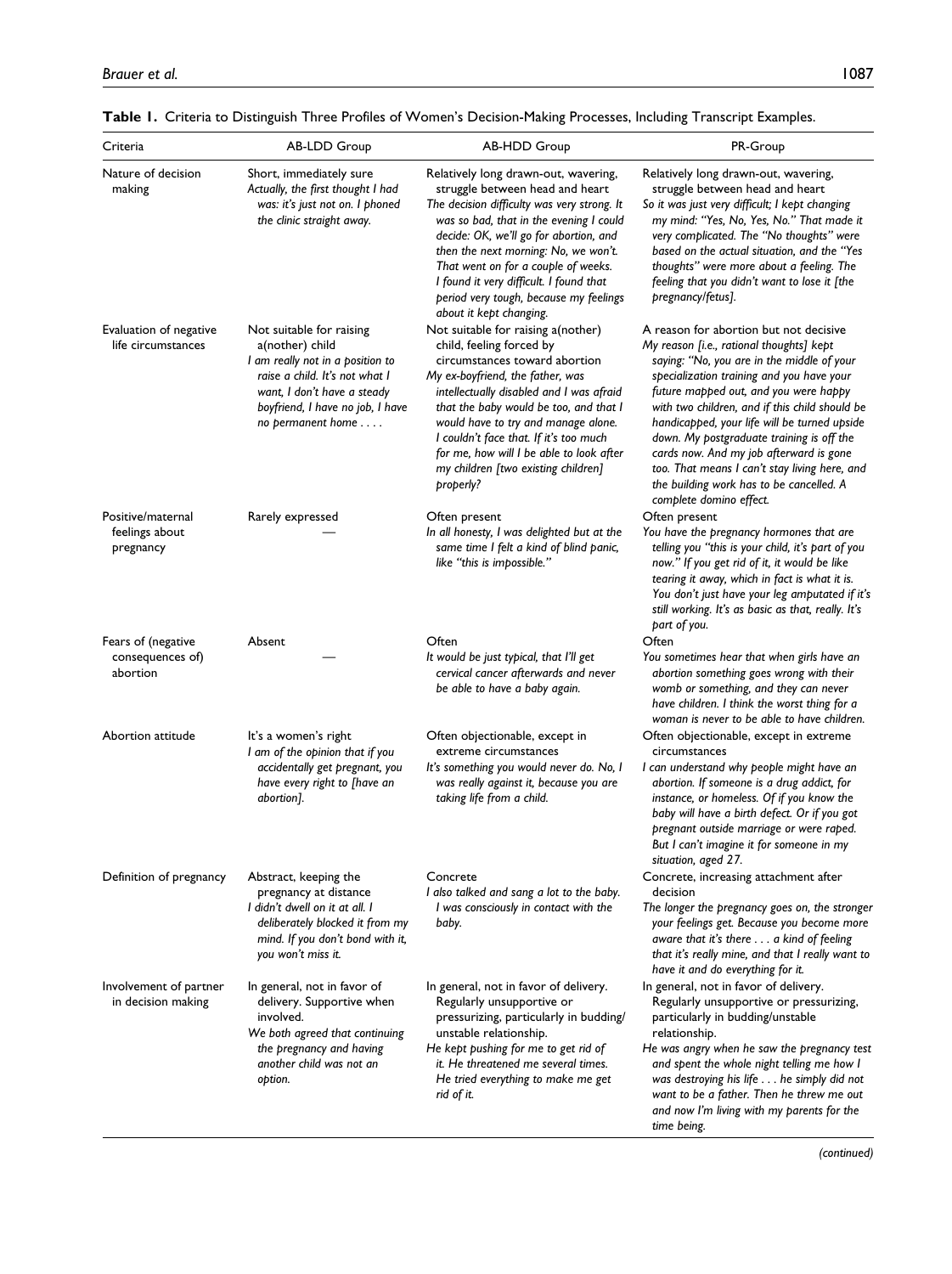#### **Table 1. (continued)**

| Criteria                                                      | AB-LDD Group                                                                                                                                                                                                                       | <b>AB-HDD Group</b>                                                                                                                                                                                                                                                                                                                                                                                                                                                       | PR-Group                                                                                                                                                                                                                                                                                                                                                                                                                              |
|---------------------------------------------------------------|------------------------------------------------------------------------------------------------------------------------------------------------------------------------------------------------------------------------------------|---------------------------------------------------------------------------------------------------------------------------------------------------------------------------------------------------------------------------------------------------------------------------------------------------------------------------------------------------------------------------------------------------------------------------------------------------------------------------|---------------------------------------------------------------------------------------------------------------------------------------------------------------------------------------------------------------------------------------------------------------------------------------------------------------------------------------------------------------------------------------------------------------------------------------|
| Involvement of relatives<br>and friends in decision<br>making | Little<br>I didn't want to be influenced by<br>others. After all, it's you who<br>has to raise the child, and not<br>someone else. I felt strongly:<br>"This is something we have to<br>work out together, just the two<br>of us." | Yes, especially when no/unstable<br>relation and/or unsupportive<br>partner<br>Right then, I felt my family was the most<br>important. He didn't want the child.<br>He pushed me in a certain direction.<br>He kept at me like a madman. I<br>think that's why I decided to choose<br>my family My mother kind of put<br>pressure on my, saying "oh, I'm going<br>to become a grandma"-she was<br>really thrilled about it, and my sister,<br>and my father, too, really. | Yes, especially when no/unstable relation<br>and/or unsupportive partner<br>I had told everyone-my whole network. So<br>the people close to me, my family and my<br>girlfriends, I had told them everything. But<br>they all had an opinion about it, and that<br>opinion was, you have to make up your own<br>mind, BUT                                                                                                              |
| Involvement of<br>professional care in<br>decision making     | None                                                                                                                                                                                                                               | Sometimes, especially with family<br>doctor, no specialized care.<br>He [family doctor] said, "because you're<br>having doubts, come back in 2 weeks<br>and let me know what you have<br>decided. If you want to come back<br>before then, I can arrange for you to<br>talk to someone." But the time went<br>so quickly before I had a chance<br>to arrange that appointment, the two<br>weeks were over and I thought, "O,<br>shit." And then I had to decide.          | Yes <sup>a</sup><br>Then we went to FIOM to ask for help,<br>because we couldn't decide what to do. We<br>didn't know whether we should keep it or<br>get rid of it.                                                                                                                                                                                                                                                                  |
| Agency                                                        | Yes<br>This is a decision I made mostly<br>by myself. It's good if people<br>around you support you in your<br>decision, but at the end of the<br>day, it's a choice I made myself<br>and for myself.                              | Low; regularly hoping for a<br>miscarriage, unwilling to make a<br>decision, hoping that someone else<br>decides.<br>At a certain point I began to think "I<br>would prefer to lose it naturally, to<br>have a miscarriage." Then it would be<br>over. Then you wouldn't have to make<br>that difficult decision about what to do<br>now. The decision is made for you.                                                                                                   | Low; regularly hoping for a miscarriage,<br>unwilling to make a decision, hoping that<br>someone else decides.<br>I couldn't make the decision. I couldn't say<br>"I'm going to be a mother." But I thought, if<br>I get to the stage when abortion is no longer<br>possible, then I will be." I didn't want to<br>make the decision. Of course no decision is<br>a decision too, but at least I wouldn't have<br>made that decision. |
| Evaluation of decision                                        | Satisfied. No regret, because<br>early pregnancy and unable<br>to give a child what it needs<br>The way I see it, I have saved my<br>baby from a lot of misery.                                                                    | Satisfied, but sometimes after a<br>process of acceptance. Seldom<br>regret. Being forced by others or<br>circumstances.<br>I just had to. That's why I say: If things<br>had been different, I would have<br>chosen otherwise. At any rate, I felt<br>I had no choice. That's why I find it<br>easier to accept what I did than if I<br>had just done it casually.                                                                                                       | Tough decision. Satisfied, but sometimes<br>a process of acceptance. Never regret.<br>Sometimes defeatist.<br>I just couldn't bring myself to do it [abortion],<br>but I can't pinpoint any rational reason.                                                                                                                                                                                                                          |

*Note.* AB-LDD = low-decision difficulty abortion group; AB-HDD = high-decision difficulty abortion group; PR = unintended pregnancy. <sup>a</sup>All women in the PR-group were recruited via the FIOM = a Dutch federation that (at the time) provided independent options counseling, where they had sought

help with decision making.

# *Decision-Making Process in the AB-LDD Group*

A woman in the AB-LDD group often feels panic when she suspects she is pregnant or when her pregnancy is confirmed. The pregnancy does not "feel" good/right, instead, it feels problematic. She knows almost immediately that she does not want to give birth, although she might have a future child wish. Abortion comes to mind quickly and is regarded as the only feasible solution. Now that the pregnancy is a fact, and she is convinced that abortion is the right decision, there is no time to lose. She wants to put the pregnancy and abortion behind her as soon as possible and feels hurried by the continuous development of the embryo/fetus. Soon after the pregnancy discovery, she generally contacts her general practitioner for a referral to an abortion clinic and arranges an appointment. She finds the abortion decision tough, and may experience the whole period as emotionally challenging. Nonetheless, she is certain that abortion is the right decision.

If she is in a long-lasting stable relationship with her partner, she feels supported by him. He also prefers abortion. She does not experience any pressure from him toward abortion. If she is in an unstable or budding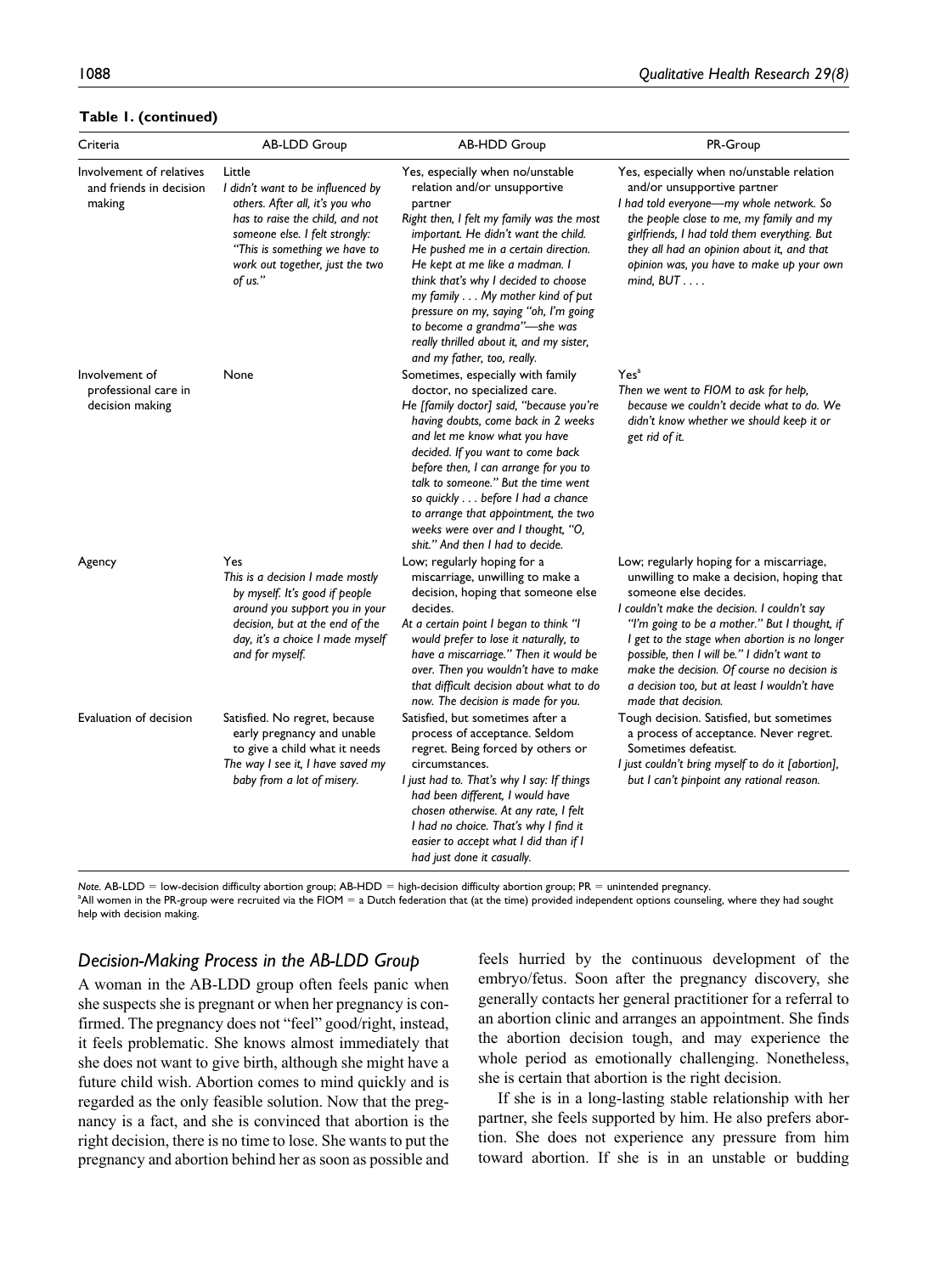relationship, she sometimes keeps it secret from the sexual partner, or just informs him about the pregnancy (decision). In that case, she does not want to involve him in the decision making. She might think of him as an unsuitable father or partner, and she wishes to raise a child within a stable relationship.

Usually, she talks with a restricted number of relatives or close (female) friends about her pregnancy/abortion decision. If she is in a long-term relationship, the decision is seen as being up to her and her partner only. She mostly chooses to involve only as few other persons as possible, since she has already made up her mind. Sharing her pregnancy and decision with others might elicit opinions by others, and she does not want to be influenced by them. However, sometimes, she keeps silent about the pregnancy because she feels ashamed.

Her abortion view is that women have the right to make this choice and that others should not judge a woman's decision to do so. Nonetheless, she stresses that women have the responsibility to prevent an unwanted pregnancy. If she has been careless in using contraception, she blames herself for having failed in proper birth control.

She finds the enforced waiting period until the abortion very long. In the meantime, she continues her daily routine. She tries to avoid dwelling on the pregnancy and abortion. When she seeks information about the abortion procedure, she usually avoids information about the embryonic development. If she chooses to see the ultrasound prior to the abortion procedure, the image confirms her view that the embryo/fetus is "(almost) nothing," "a little worm," "a clump of cells."

Immediately after the abortion, she feels relieved. She quickly recovers physically and emotionally and picks up her daily activities. Often, she is convinced that she made a considered decision and did not take it lightly. She emphasizes that the abortion took place during an early stage of pregnancy. She regularly mentions that abortion at a later stage would be worse because "the more advanced the pregnancy, the more the embryo/fetus becomes a life." Sometimes, she also stresses that she has considered the needs of the unborn child in her decision making; in the given circumstances, she would not have been able to offer the child what it needs. If she is in a long-term relationship, the abortion seldom has a (negative) impact on the quality of the relationship. If she had no relationship or only a budding or unstable one, she usually breaks up with the sexual partner.

# *Decision-Making Process in the AB-HDD Group*

A woman in the AB-HDD group often feels panic when she discovers her pregnancy, but simultaneously, she might feel happy and proud. Often, she has a desire for a(nother) child in the future. Sometimes, she desires a(nother) child now, but her partner does not, or her circumstances make her consider abortion. In other circumstances, she would have preferred to give birth. She had never anticipated that she would ever think of a pregnancy as unwanted. Abortion is something she never thought she would do. This relates largely to her views on abortion. Often, she views abortion as taking the life of a human and considers it, therefore, an objectionable and selfish act. Sometimes, she is not judgmental about other women having an abortion but finds it unacceptable for herself. She believes that women should take responsibility for getting pregnant unintentionally, but in her circumstances, she thinks that raising a(nother) child is almost impossible. She wonders whether she is not selfish when she chooses abortion because of prioritizing her own needs and goals and/or the welfare of her partner (and children). She feels guilty and remorseful toward the unborn child and/or toward women with an unfulfilled child wish.

Generally, she informs her sexual partner first. His opinion about the pregnancy decision and his behavior influences her decision making considerably. He usually prefers abortion and expresses this immediately. This sometimes makes her feel that she has little room to make up her mind. If she is in an unstable or budding relationship, she often involves the partner in decision making to figure out if she can count on him as a father and/or partner. However, she typically feels unsupported or even pressured toward abortion by him. He might repeatedly emphasize that abortion is the only solution; he might threaten to leave her if she continues the pregnancy or that he will not care for the child; or he breaks up with her immediately. As the decision-making process unfolds, her worries about his role in child raising increase. She begins to question his suitability as a father (and partner). The prospect of single motherhood scares her. Sometimes, especially if she is young, she (also) feels pressured by her parents toward abortion. If she has already formed a family and her partner presses her toward abortion, she is afraid that she would put her relationship and family life at risk if she were to continue the pregnancy.

She regularly changes her mind. She desires to make a considered decision. It is important for her to make "the right choice" and to stand "one hundred percent" behind that choice. However, she does not know how and when she will be completely sure. She is afraid to overlook unknown important matters, and, therefore, repeatedly weighs up the pros and cons. Sometimes she is afraid that she might decide for abortion too hastily, and might regret this afterward. Especially if she has no children, she is often afraid that if she decides for abortion, she might never have another chance to become pregnant—sometimes feared as the result of physical damage caused by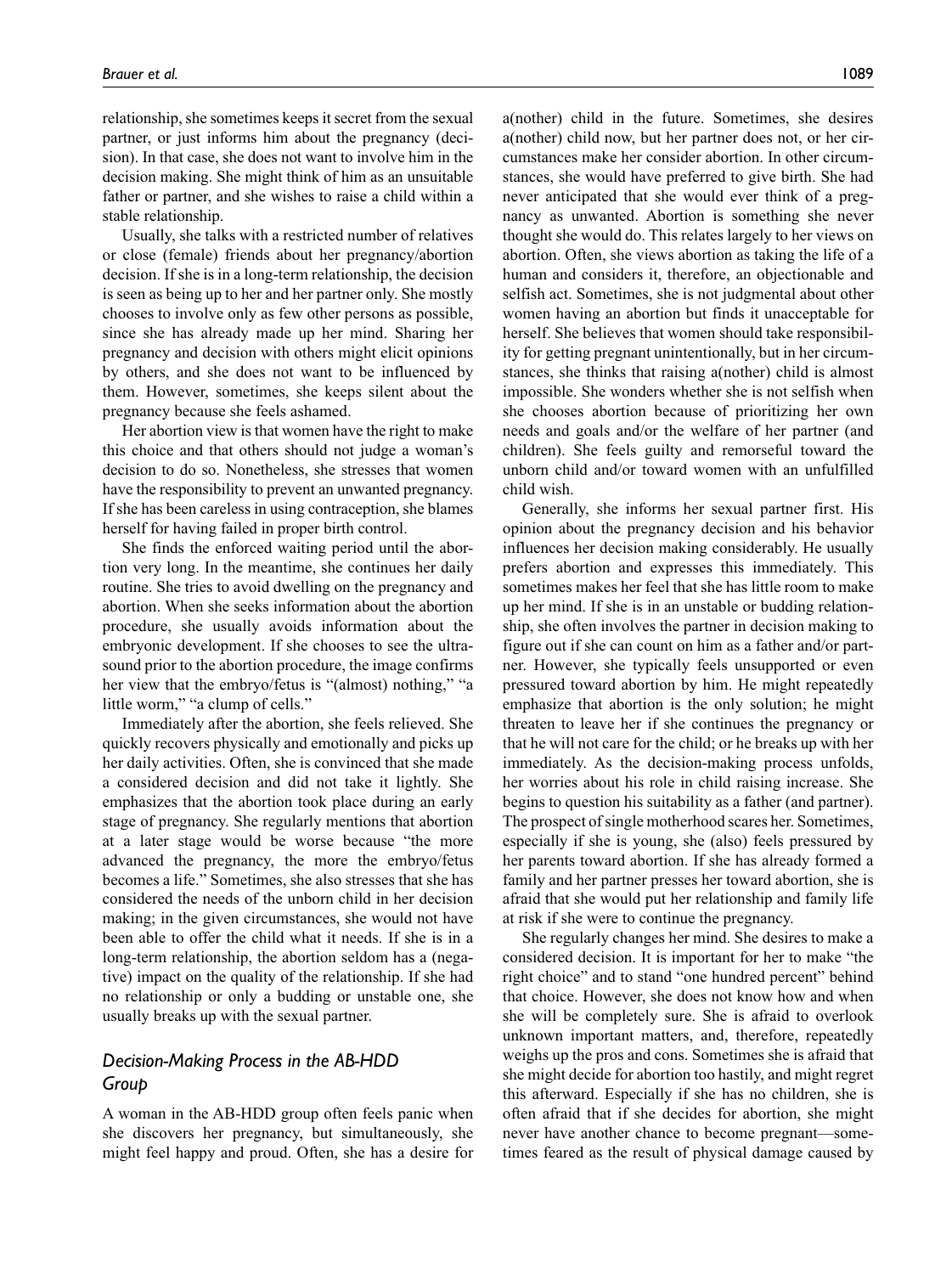the abortion. She also fears the abortion procedure itself. Decision making feels like a race against time, because of the continuous development of the embryo/fetus. Based on her definitions of life, she sets deadlines before which she must have decided. Nonetheless, she often extends her deadline. Her indecisiveness makes her desperate.

Because she keeps having difficulty deciding, she often asks others for advice. Particularly when she does not know to what extent she can count on her partner, she involves relatives and friends in the decision making, which makes her even more undecided. Sometimes she wishes that others would make the decision for her, so that she does not have to decide for herself. She might hope for a miscarriage, because that is a natural event and would, therefore, be less serious than an induced abortion. Usually, she discusses her options with her general practitioner, but she does not often seek counseling from other professionals. She might postpone her (initial) contact with the abortion clinic.

She is often unable to distance herself emotionally from the pregnancy. She defines it as a "child," a "baby," although she sometimes tries to make it as abstract as possible. Sometimes, she fantasizes about (her future life with) the potential child, and her attention is drawn to baby clothes, soft toys, and so on. Regularly, she searches for information about the fetal development.

After a relatively long decision-making process, she finally decides to have an abortion. It is difficult for her to indicate one decisive reason for this final choice. She more often speaks of a process leading up to the final decision in which a jumble of factors was involved. At the moment of decision, she tends to follow her "head" rather than her "heart." Once she has decided, she wants to get the abortion over and done with. She finds the waiting period long and difficult. Now and then, she might experience decision difficulty again. In the abortion clinic, she sometimes feels panic and reconsiders her choice again. She is very tense about the abortion. She feels uncomfortable among the other abortion clients and believes that some of them have an abortion too casually. While waiting, she sometimes hopes for a "miracle" to prevent the abortion from taking place—that her partner will suddenly give in or that staff dissuade her from having the abortion. During her intake conversation with the abortion nurse, she usually reports that she had difficulty deciding. When asked whether she feels sure now, she answers affirmative. Often, she does not want to see the ultrasound, assuming that this will make it even harder.

After the abortion, she typically has to recover physically and emotionally. She often has painful memories about the abortion procedure, although she did not feel pressured by the abortion personnel to have an abortion. For a while, she feels guilty and is disappointed in herself. She might feel sad when confronted with babies or pregnant women. As time passes, she is better able to accept her choice—She would not have decided otherwise. Her abortion view has become milder; she has realized that falling pregnant unintentionally and having an abortion can happen to any woman. Usually, she believes that she has carefully considered whether she could raise a(nother) child, but to act on this decision felt impossible. As a legitimization, she generally argues that she felt somehow forced to have an abortion by her living circumstances or her partner. Regularly, she stresses that she never would have had an abortion in other circumstances, but that she now had no other choice. It is rarely the case that she regrets the abortion, but when she does, it is mainly because she felt forced by her partner or parents. In that case, she opted for an abortion to save her relationship/family life. Often, the relationship with the partner (who presses her toward abortion) has become strained. If she was in a new or unstable relationship, she may have ended this relationship. She considers the decision-making period and the decision itself as the hardest of her life. She stresses that she will never again have an abortion. Sometimes, she seeks professional help to learn how to cope better with the abortion.

### *Decision-Making Process in the PR-Group*

A woman in this group feels panic when she discovers her pregnancy. The pregnancy feels problematic rather than good/right. Her initial thought is that she is unable to give birth in her current life situation. Abortion comes to mind quickly. Alternatively, she might experience happiness and joy besides the panic. In that case, she is not inclined to think about abortion, at least, not right away. Abortion may come to mind, because she expects that her sexual partner does not want a(nother) child.

The sexual partner usually prefers abortion. Similar to the women in the AB-HDD group, the partner's opinion about the pregnancy decision and his behavior often influence her decision making significantly. Especially when she is in an unstable/budding relationship, she may feel pressured by him to choose abortion. In line with the profile of women in the AB-HDD group, she usually tries to figure out whether she can count on him as a father and/or partner. Because she often feels unsupported or even pressured toward abortion, she is concerned about his willingness to take responsibility for child-raising. This is one of the main considerations for her to consider abortion. Initially, the idea of single motherhood often scares her. Although less frequently observed, she might also feel pressured by her partner if she is in a long-term relationship. In both cases, the pregnancy (decision) puts a strain on the relationship. Irrespective of the nature and quality of the relationship with the partner, she believes more and more strongly that if she were to give in his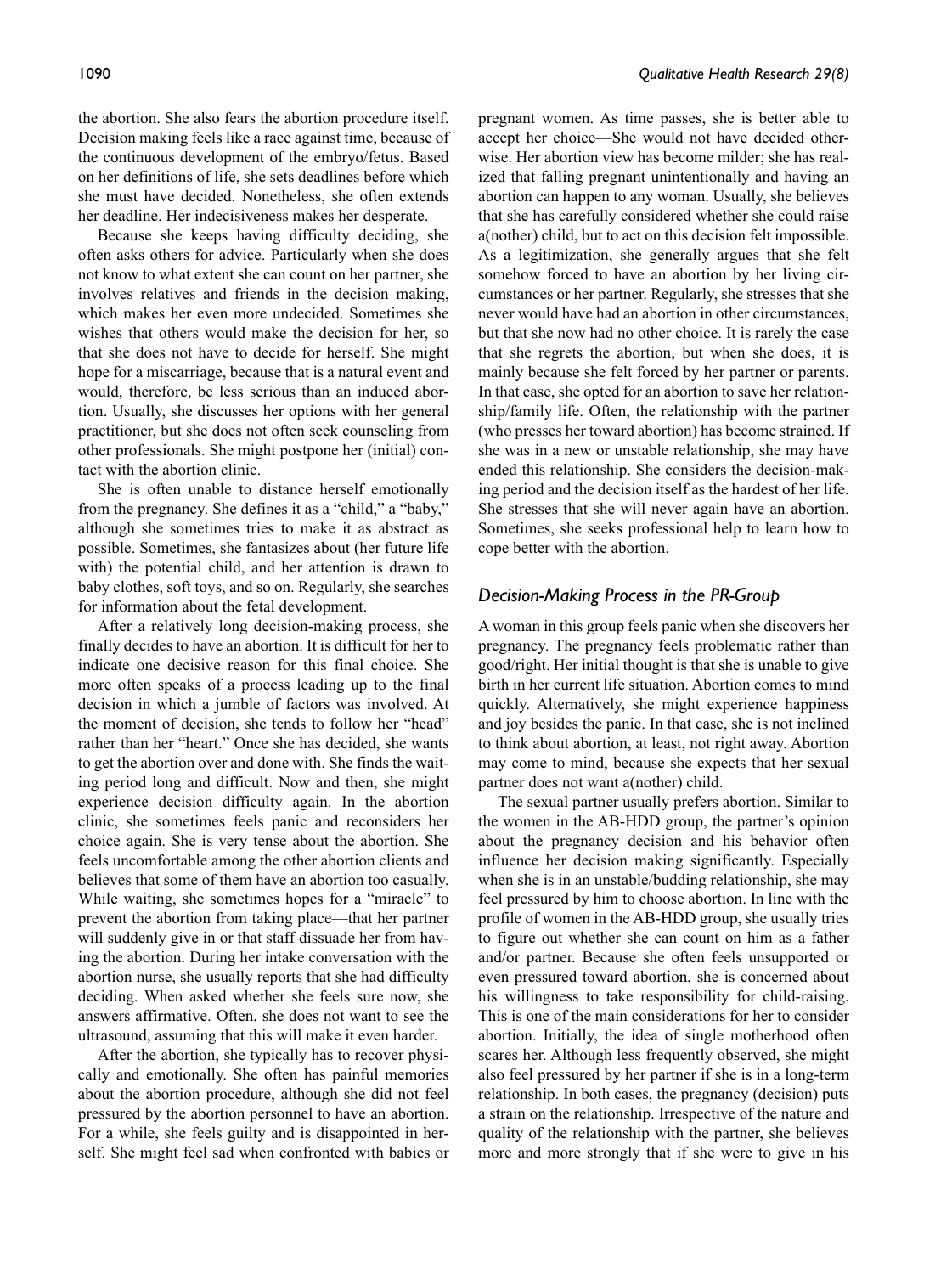preference for abortion, she would never forgive him and that, sooner or later, the abortion would drive a wedge between them. Then, she reasons, she will have lost both a child and a partner. In her view, her partner focuses too much on the reasons against pregnancy continuation. Although she usually has the same practical concerns, she may also believe that some concerns are surmountable. She thinks that he is unable to put himself in her situation, for instance, because he is not affected by pregnancy hormones and/or maternal feelings. In contrast to the women in the AB-HDD-group, her belief that she also could raise a(nother) child on her own with help from others becomes stronger. Especially in the case of an unstable relationship, she involves others in decision making, and sometimes excludes her partner from further decision making.

She tends to contact the abortion clinic soon after the pregnancy discovery, sometimes followed by an appointment. This appointment follows from her initial decision to abort. However, this contact might also follow from her partner's preference for abortion. The purpose for her visit to the abortion clinic is not necessarily to have an abortion immediately but to talk about decision making with a professional or to obtain information. If she visits the abortion clinic, she often feels she is in the wrong place. She may begin to debate her initial abortion decision during or after the consultation with an abortion counselor (or with her general practitioner). She then is referred to FIOM for additional counseling. She usually contacts several professional caregivers for help during decision making.

"Something," which she cannot describe, keeps her from actually having an abortion. She feels she just cannot do it. The idea of having an abortion fills her with aversion. She tends to see her resistance to abortion as being the result of positive or maternal feelings or pregnancy hormones. She might (also) explain her resistance in terms of her abortion view. Similarly to the profile of women in the AB-HDD group, she regularly expresses her disapproval of abortion. She believes that it is only permitted in certain circumstances (e.g., rape, teenage pregnancies, homeless drug abusers, unhealthy fetus). She is not always judgmental about other women but questions whether abortion is acceptable in her situation: Her belief that her circumstances are, although not ideal, compatible with raising a child increases during decision making. She wonders whether she is not egoistic if she chooses abortion and struggles with feelings of guilt and remorse. Similar to women in the AB-HDD group, she also fears potential negative consequences of abortion.

As long as she has not made a decision, she often tries to keep the pregnancy emotionally at a distance. Like the women in the AB-HDD group, she defines the embryo/fetus as a baby, although she tries to avoid imagining it as such. She uses this strategy to prevent attachment to the embryo/fetus, which would make the

decision even harder. Sometimes she fantasizes about the potential child.

Similar to the women in the AB-HDD group, she feels hurried in making a decision. She sets deadlines before which she must have decided, but often extends these. Her indecisiveness makes her distressed, and sometimes she is unwilling to make a choice. She then hopes for a miscarriage or hopes that someone else "knows" what to decide. Like women in the AB-HDD group, she often speaks of a conflict between the head and the heart.

Usually after a relatively long decision-making process, she finally decides to give birth. Her positive/maternal feelings have outweighed her reasons against delivery. She often cannot indicate one decisive factor. In the case of a partner who puts pressure on her to have an abortion, she regularly makes her decision after he has indicated an intention to fulfil his role as father, but sometimes, she decides to give birth irrespective of whether he will be involved as the father or not. She explains that the practical concerns are surmountable. Sometimes she relates that she has realized that "the ideal circumstances" for raising a child do not exist. Once decided, she usually feels relieved and often can enjoy her pregnancy. She gives in to her feelings of attachment to the fetus, she begins to inform (more) people, and she is preparing financially, materially, and emotionally for the baby's arrival. However, it might also be that it has simply become harder for her to choose abortion. In that case, she talks about a process of acceptance in which she gradually gets used to the idea of giving birth. She may still wish that she had not become pregnant. Although she cannot really enjoy her pregnancy, she is preparing for the baby's arrival.

The duration of the decision-making process varies but is always finished long before the abortion limit of 22 weeks. Irrespective of whether she has decided to give birth or "accepted" the pregnancy, she no longer wavers. She emphasizes that she no longer has doubts about the choice, but she often worries about the future; some practical concerns that made her consider abortion are still present. She nevertheless is certain about her choice and feels no regret. She may not be fully satisfied about the decisionmaking process: Sometimes she feels ashamed toward the unborn child because she did not initially welcome the pregnancy and had considered abortion. She explains her unintended pregnancy and her choice to give birth in terms of "I just couldn't have an abortion," "this is the way it had to be," "you have to take life as it comes," "a baby is a miracle/gift that a woman should be grateful for."

# *Similarities and Differences in Decision-Making Processes*

The matrix (see Table 1) shows clearly which criteria related to the decision-making process are shared in the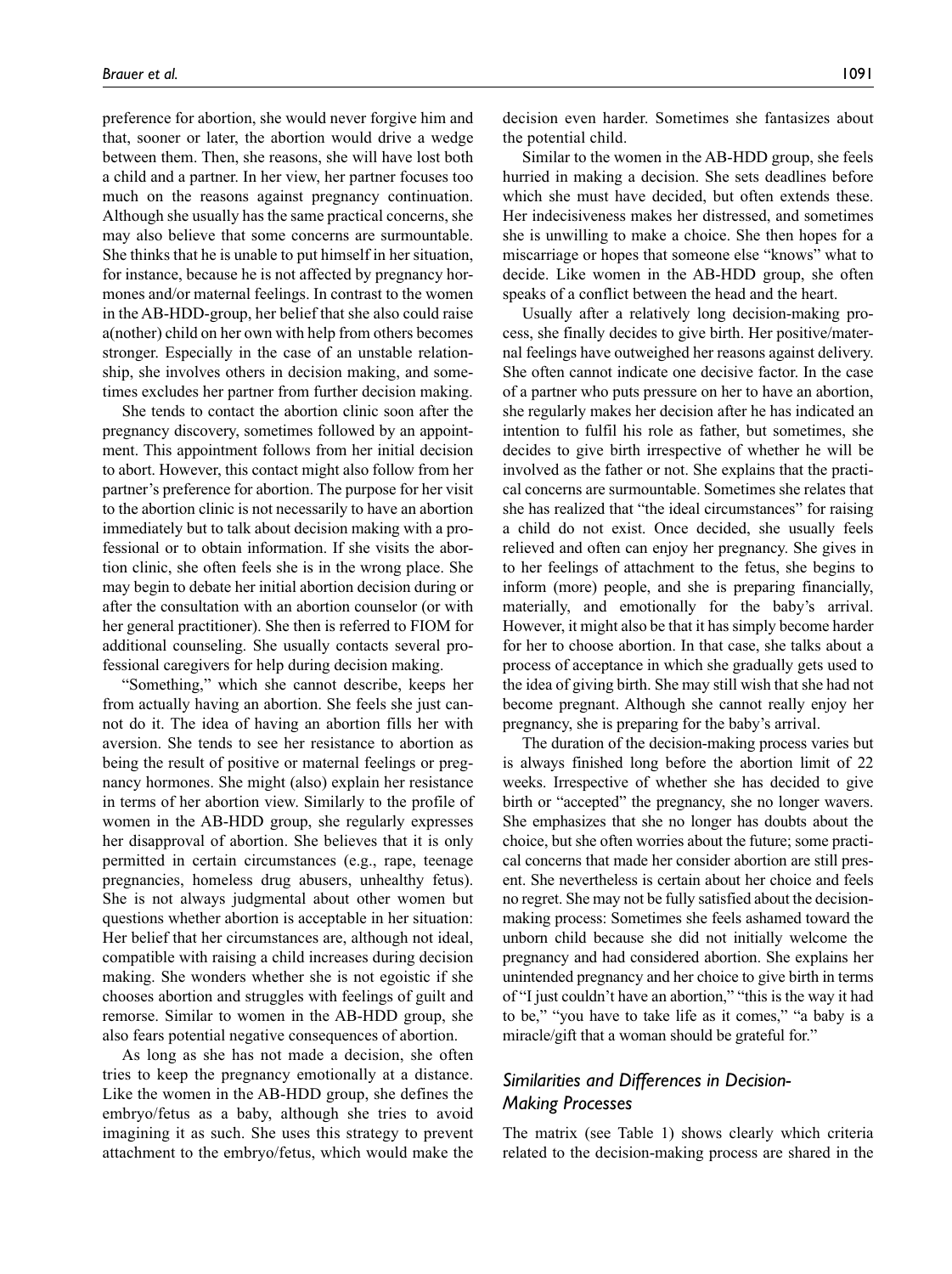three groups. As can be seen in Table 1, the decisionmaking process of the AB-LDD group is very different from that of the two other groups, whereas the decisionmaking processes of the AB-HDD and PR-group are quite similar.

Almost all the women spoke of a tough and considered decision(-making process), irrespective of whether they experienced decision difficulty. Although the majority of women in all groups were satisfied with the final decision, the most satisfied women were those in the AB-LDD group. In both the AB-HDD group and the PR-group were women who had difficulty accepting their final choice.

With respect to the criterion "Evaluation of negative life circumstances," we found that all groups of women considered their life circumstances unsuitable for raising a child. The negative life circumstances, often translated into reasons for considering abortion, were largely the same across the three groups, and related to the woman herself, the potential child, existing children, her partner and important others, and financial/material matters. For women in the AB-HDD and PR-group, those circumstances could have made the decision more difficult. However, the PR-group eventually concluded that their practical concerns could be overcome. Likewise, women in the AB-HDD group who experienced pressure from their partner to have an abortion did not want to run the risk of becoming a single mother, either for themselves as well or for the potential child. In contrast, many women in the PR-group with a pressing partner came to believe that they also could raise a(nother) child on their own, if necessary with help from parents and friends. Those PR-women believed that they would always regret an abortion if they did it because of their partner's wishes.

The three groups differed from each other on the criterion "Involving professional care in decision making." Although women in both the AB-HDD and PR-group found the decision difficult, only the latter group had sought professional help with decision making. Apart from some women in the AB-HDD group, the majority did not seek additional help.

# **Discussion**

Our main findings can be summarized as follows: (a) We found 11 relevant criteria that were mentioned by women faced with an unwanted pregnancy; (b) the decision-making process of women who experienced little or no decision difficulty and chose abortion, differed from that of women who decided to abort after having experienced considerable decision difficulty; (c) there is a striking similarity between the decision-making process of women who either have decided to terminate or carry the pregnancy to term after experiencing considerable decision difficulty.

Regardless of whether the women had difficulty deciding, they all spoke of a tough and thoughtful decision( making process). The results show that women are keen to make the right decision about such an important issue. This challenges the idea that some women have a casual approach to abortion. It is important to stress that the majority of women were satisfied with their decision. This was especially true for those who were quickly confident about their choice for abortion. Most women who had severely debated about the decision were eventually also satisfied with their choice and stated that they would not have decided otherwise, even though some spoke of a process of acceptance. Nevertheless, these women seldom regretted their choice. As such, these data show that despite intense decision difficulty, regret afterward is rare. This is in line with other empirical findings that the proportion of abortion clients with regret is small (Charles et al., 2008; Robinson, Stotland, Russo, Lang, & Occhiogrosso, 2009). We found that the women in the AB-HDD group who felt regret had almost always felt pressure of their partner or parents to have an abortion. This corresponds with results from a study among women who experienced postabortion distress, including regret, showing that these women often felt that the abortion was not primarily their own decision (Kimport, Foster, & Weitz, 2011).

Notwithstanding our finding that most women were satisfied with their decision, there were a few women, in both the AB-HDD and the PR-group, who were not entirely confident with their decision(-making). We found that a number of women in the AB-HDD and PR-group felt they had no control over their situation/pregnancy decision and/or did not want to take responsibility for their decision; they just wished they were not in this position. Showing little sense of agency (Bandura, 2001; Paul et al., 2017), they sometimes hoped for a miscarriage or that someone else could tell them what to decide. Furthermore, in the AB-HDD group, a number of women felt forced toward abortion by their unfavorable circumstances (or by their partner). Also some PR-women showed little sense of agency and were defeatist, for example, "I just couldn't have an abortion," "this is the way it had to be," "you have to take life as it comes." These findings suggest that a small group of women (both AB-HDD and PR) is characterized by an external locus of control, and may have felt a lack of autonomy about their pregnancy decision. We also found that in both the AB-HDD and PR group, decision difficulty was often related to an unsupportive sexual partner. This finding is consistent with those of prior research, pointing to the negative impact of perceived partner pressure on decision making (Foster, Gould, & Kimport, 2012; Kapadia, Finer, & Klukas, 2011; Kimport et al., 2011; Kroelinger & Oths, 2000). Furthermore, perceived partner pressure and lack of partner support have been indicated as risk factors for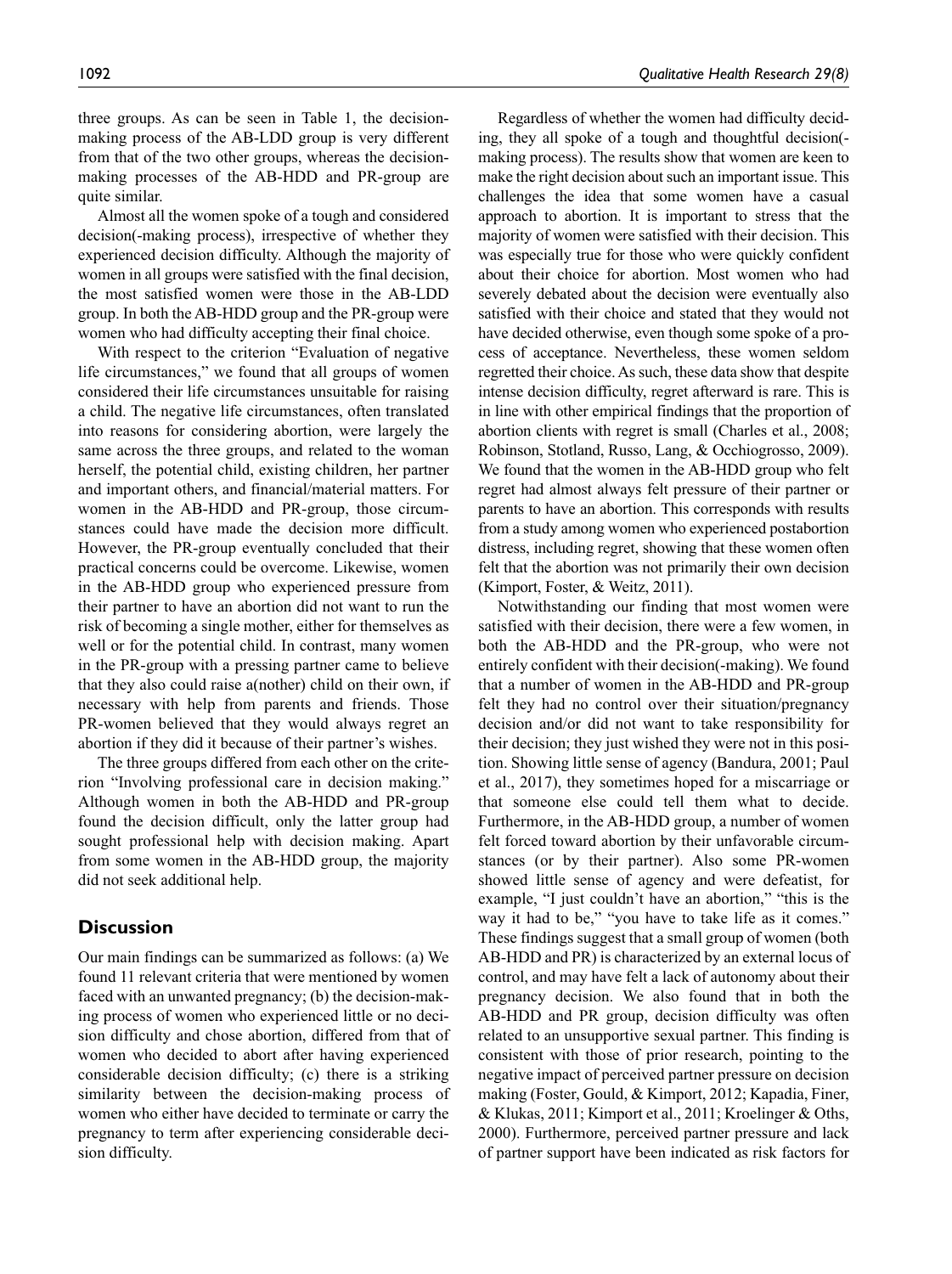both postabortion (Academy of Medical Royal Colleges, 2011) and postpartum distress (Logsdon & Usui, 2001; Stapleton et al., 2012). On the contrary, support of partner and family is mostly highly appreciated by women (Ostrach & Cheyney, 2014). Women who feel that their decision is influenced primarily by others may need to be referred for additional counseling or support.

Our data also point to the need to provide women with an unintended/unwanted pregnancy with clear information about the pregnancy and about who has abortions. Women in the HDD group more often viewed the pregnancy as "a baby" rather than a more abstract potential baby, and earlier research has shown that framing the pregnancy like this could increase distress and further complicate the decision (Fielding & Schaff, 2004). Second, many women in the AB-HDD and PR-group conveyed stereotyped images and misconceptions about abortion clients and only thought of abortion as acceptable under extreme circumstances in which women could be hardly held responsible for getting pregnant unintentionally. Because stigma surrounding abortion might influence how women feel about their pregnancy decision, and how they cope with their feelings (Kimport et al., 2011; Kumar, Hessini, & Mitchell, 2009; Major & Gramzow, 1999; Quinn & Chaudior, 2009), and also increase post-abortion distress and physical health symptoms (O'Donnell, O'Carroll, & Toole, 2018), it is important to reduce stigmatization. Furthermore, health professionals in the field of abortion and reproductive health should pay attention to the fact that a considerable number of women hold unfounded beliefs about abortion, for example, of becoming infertile as a result.

A strength of this study is the inclusion of women who continued their unintended pregnancy to term, after an intense and difficult decision-making process, for which they sought help. The Turnaway study also included women who carried their unwanted pregnancy to term, but these women had made their decision, they wanted an abortion, but they were "turned away" (e.g., Biggs et al., 2017). The stories of women who have access to abortion but do not know what to do, women who experience strong decision difficulty, are still underrepresented in the literature. Another strength of the study is the use of indepth interviews that enabled women to elaborate on their experience of their decision-making process. We were able to describe the complex process of decision making regarding an unintended/unwanted pregnancy for three groups of women, along the 11 criteria that came up from the interviews. The results of this study might serve as a guide for professionals who help women who are in need of support in making a pregnancy decision. The various considerations involved in the decision-making process of women who experience strong decision difficulty (i.e.,

positive/maternal feelings toward pregnancy, fears of negative consequences of abortion, negative abortion attitude, partner pressure, defining the pregnancy as a baby, experiencing little self-agency) can be assessed and discussed in clinical settings.

This study has some limitations. First, the sample was relatively homogenous in terms of ethnicity, religiosity, and educational level. Alternate sampling strategies are required to investigate whether comparable findings will emerge with more diverse samples. It is notable, however, that our findings are consistent with international research, contributing to confidence in transferability (Tobin & Begley, 2004). In addition, we have interviewed a specific group of pregnant women, that is, women who considered their unintended pregnancy as problematic and sought help with decision making. We realize that there are also many women who fall pregnant unintentionally and do not express their worries to professionals. Finally, since unwanted pregnancy is a sensitive topic, there is a chance that the results were biased because the interviewed women may have felt that they had to justify their decisions. To minimize the need for the women to defend themselves, we emphasized that we considered all kind of reasons, thoughts, and feelings they might have as valid.

Because our findings indicate that the sexual partner and the relational status with him have a great impact on women's decision making and distress during this period, future research should focus on the involvement of sexual partners in decision making, by interviewing the men themselves. Men's involvement in pregnancy decisions can be described as a balancing act between autonomy of decision making and needs of both the women and their partners (Farrell, Mercer, Agatisa, & Coleridge, 2018). Given the many similarities between women in the AB-HDD and PR-group, it becomes even more important for future research to include the latter group in prospective studies on postdecisional mental well-being and coping.

#### **Acknowledgments**

We are grateful to the people who took part in this study, the members of the study advisory panel, and those who helped recruit participants. We also thank Marga Nicolaij for her dedicated work as an interviewer and research assistant.

#### **Declaration of Conflicting Interests**

The authors declared no potential conflicts of interest with respect to the research, authorship, and/or publication of this article.

#### **Funding**

The authors disclosed receipt of the following financial support for the research, authorship, and/or publication of this article: The authors received financial support from the Dutch Ministry of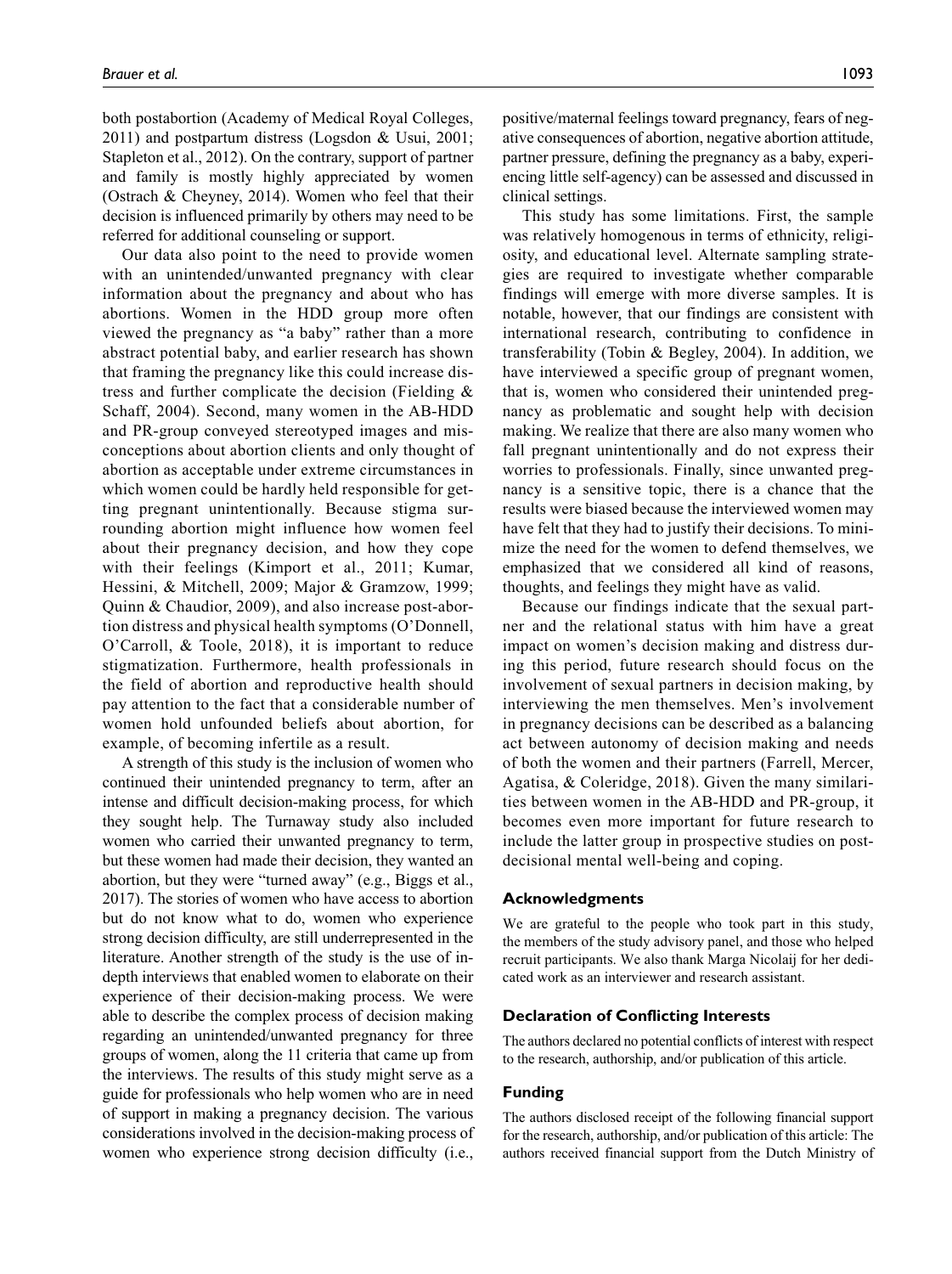Health, Welfare and Sport, via the Netherlands Organization for Health Research and Development (ZonMw Grant Number 127000004). The funding source had no role in study design; the collection, analysis and interpretation of data; in the writing of articles; and in the decision to submit for publication.

### **ORCID iD**

Jenneke van Ditzhuijzen D<https://orcid.org/0000-0003-0560-4949>

### **Supplemental Material**

Supplemental Material for this article is available online at journals.sagepub.com/home/qhr. Please enter the article's DOI, located at the top right hand corner of this article in the search bar, and click on the file folder icon to view.

### **References**

- Academy of Medical Royal Colleges. (2011). *Induced abortion and mental health—A systematic review of the mental health outcomes of induced abortion, including their prevalence and associated factors*. London: Academy of Medical Royal Colleges/National Collaborating Center for Mental Health. Retrieved from [http://www.aomrc.org.uk](http://www.aomrc.org.uk/reports-guidance/induced-abortion-mental-health-1211/) [/reports-guidance/induced-abortion-mental-health-1211/](http://www.aomrc.org.uk/reports-guidance/induced-abortion-mental-health-1211/)
- American Psychological Association, Task Force on Mental Health and Abortion. (2008). *Report of the APA task force on mental health and abortion*. Washington, DC: Author. Retrieved from [http://www.apa.org/pi/wpo/mental-health](http://www.apa.org/pi/wpo/mental-health-abortion-report.pdf) [-abortion-report.pdf](http://www.apa.org/pi/wpo/mental-health-abortion-report.pdf)
- Bandura, A. (2001). Social cognitive theory: An agentic perspective. *Annual Review of Psychology*, *52*, 1–26.
- Biggs, M. A., Upadhyay, U. D., McCulloch, C. E., & Foster, D. G. (2017). Women's mental health and well-being 5 years after receiving or being denied an abortion. A prospective, longitudinal cohort study. *JAMA Psychiatry*, *74*, 169–178. doi:10.1001/jamapsychiatry.2016.3478
- Boeije, H. (2010). *Analysis in qualitative research*. London: Sage.
- Brauer, M., van Nijnatten, C., & Vollebergh, W. (2012). *Besluitvorming rondom ongewenste zwangerschap. Een kwalitatief onderzoek onder vrouwen die tot abortus hebben besloten en vrouwen die tot het uitdragen van hun zwangerschap hebben besloten [Decision making in unwanted pregnancy. A qualitative study among women deciding to have an abortion and women deciding to carry the pregnancy to term]* (Onderzoeksrapport in opdracht van ZonMw, Ministerie van Volksgezondheid, Welzijn en Sport [Research report, for the Dutch Ministery of Public Health, Welfare and Sports]). Utrecht, The Netherlands: Universiteit Utrecht.
- Broen, A. N., Moum, T., Bødtker, A. S., & Ekeberg, Ö. (2006). Predictors of anxiety and depression following pregnancy termination: A longitudinal five-year follow-up study. *Acta Obstetricia et Gynecologica Scandinavica*, *85*, 317–323. doi:10.1080/00016340500438116/epdf
- Charles, V. E., Polis, C. B., Sridhara, S. K., & Blum, R. W. (2008). Abortion and long-term mental health outcomes:

A systematic review of the evidence. *Contraception*, *78*, 436–450. doi:10.1016/j.contraception.2008.07.005

- Cohan, C. L., Dunkel-Schetter, C., & Lydon, J. (1993). Pregnancy decision-making: Predictors of early stress and adjustment. *Psychology of Women Quarterly*, *17*, 223–239. doi:10.1111/j.1471-6402.1993.tb00446.x
- Farrell, R. M., Mercer, M. B., Agatisa, P. K., & Coleridge, M. B. (2018). Balancing needs and autonomy: The involvement of pregnant women's partners in decisions about cfDNA. *Qualitative Health Research*, *29*, 211–221.
- Fielding, S. L., & Schaff, E. A. (2004). Social context and the experience of a sample of U.S. women taking RU-486 (mifepristone) for early abortion. *Qualitative Health Research*, *14*, 612–627. doi:10.1177/1049732304263677
- Finer, L. F., Frohwirth, L. A. D., Singh, S., & Moore, A. M. (2005). Reasons U.S. women have abortions: Quantitative and qualitative perspectives. *Perspectives on Sexual and Reproductive Health*, *37*, 110–118. doi:10.1363/3711005
- Foster, D. G., Gould, H., & Kimport, K. (2012). How women anticipate coping after an abortion. *Contraception*, *86*, 84– 90. doi:10.1016/j.contraception.2011.11.002
- Foster, D. G., Gould, H., Taylor, J., & Weitz, T. A. (2012). Attitudes and decision making among women seeking abortions at one U.S. clinic. *Perspectives on Sexual and Reproductive Health*, *44*, 117–124. doi:10.1363/4411712
- Holmgren, K., & Uddenberg, N. (1993). Ambivalence during early pregnancy among expectant mothers. *Gynecologic and Obstetric Investigation*, *36*, 15–20. doi:10.1159/000292586
- Husfeldt, C., Hansen, S. K., Lyngberg, A., Noddebo, M., & Petersson, B. (1995). Ambivalence among women applying for abortion. *Acta Obstetricia et Gynecologica Scandinavica*, *74*, 813–817. doi:10.3109/00016349509021203
- Inspectie Gezondheidszorg en Jeugd (IGJ), Ministerie van Volksgezondheid, Welzijn en Sport [Inspectorate Healthcare and Youth, Dutch Ministery of Public Health, Welfare and Sports]. (2018). *Jaarrapportage 2016 van de Wet Afbreking Zwangerschap [2016 Report of the Dutch Abortion Act]*. Utrecht: Author. Retrieved from [https://www](https://www.igj.nl/documenten/rapporten/2018/01/16/jaarrapportage-2016-van-de-wet-afbreking-zwangerschap) [.igj.nl/documenten/rapporten/2018/01/16/jaarrapportage](https://www.igj.nl/documenten/rapporten/2018/01/16/jaarrapportage-2016-van-de-wet-afbreking-zwangerschap) [-2016-van-de-wet-afbreking-zwangerschap](https://www.igj.nl/documenten/rapporten/2018/01/16/jaarrapportage-2016-van-de-wet-afbreking-zwangerschap)
- Kapadia, F., Finer, L. B., & Klukas, E. (2011). Associations between perceived partner support and relationship dynamics with timing of pregnancy termination. *Women's Health Issues*, *21*(Suppl. 3), S8–S13. doi:10.1016/j.whi .2011.02.005
- Kimport, K., Foster, K., & Weitz, T. A. (2011). Social sources of women's emotional difficulty after abortion: Lessons from women's abortion narratives. *Perspectives on Sexual and Reproductive Health*, *43*, 103–109. doi:10.1363/4310311
- Kirkman, M., Rosenthal, D., Mallett, S., Rowe, H., & Hardiman, A. (2010). Reasons women give for contemplating or undergoing abortion: A qualitative investigation in Victoria, Australia. *Sexual & Reproductive Healthcare*, *1*, 149–155. doi:10.1016/j.srhc.2010.08.001
- Kroelinger, C. D., & Oths, K. S. (2000). Partner support and pregnancy wantedness. *Birth*, *127*, 112–119. doi:10.1046/ j.1523-536x.2000.00112.x